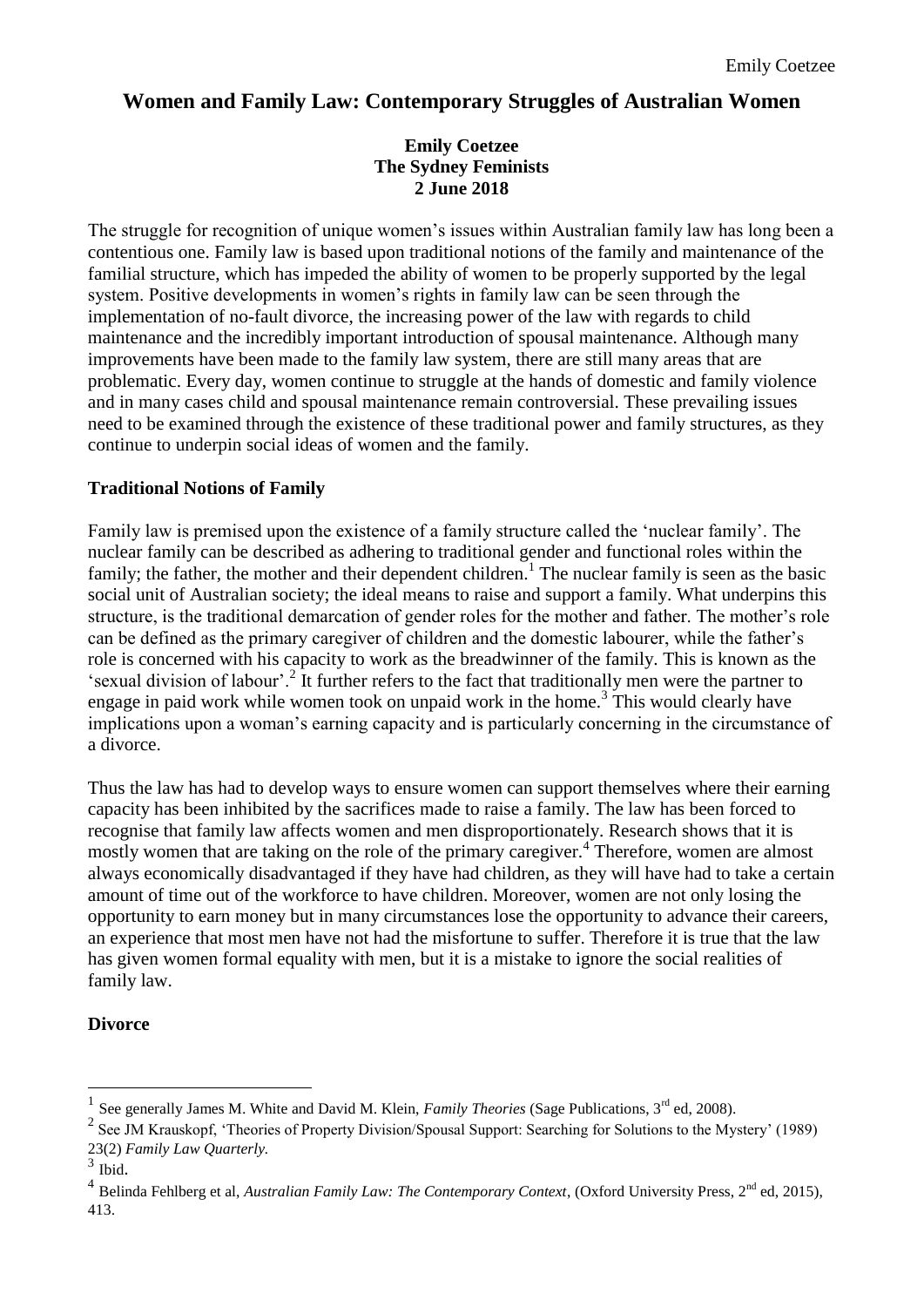Since the introduction of no-fault divorce in Australia under the *Family Law Act 1975* (Cth),<sup>5</sup> marital partners have been able to obtain a divorce without having to prove certain moralistic grounds for divorce. Nowadays the only ground for divorce is the irretrievable breakdown of a marriage, $6$  which must be proven by a period of 12 months separation.<sup>7</sup> While this has undoubtedly been a liberating change for unhappily married women this has also brought its challenges in terms of the economic realities for divorced women.

Krauskopf refers to the two assumptions that divorce relies on. The first is the adequacy of the economic position of 'homemakers' and children following the dissolution of a marriage. This is represented by the assumption that former homemakers are capable of earning substantially or they would remarry. The second is that both parties would benefit from what is known as the 'clean break' principle.<sup>8</sup> The clean break principle proposes that it is fairer and more effective for parties that divorce to sever economic ties between them.<sup>9</sup> This would essentially ensure the economic disproportion between divorcing mothers and fathers.

As aforementioned, divorced women who have taken time out of the workforce have a distinct disadvantage when compared to their male counterparts. There are also women who have refrained from working whilst they have the financial support of their husband and so have no financial property of their own. Thus when they divorce they can end up with little to no assets of their own and cannot afford to support themselves. This is why the implementation of schemes such child maintenance and spousal maintenance have become an indispensable support mechanism for Australian women.

### **Child Maintenance**

Research shows that 'single-mother families continue to be among the most financially disadvantaged groups' whereby the risk of poverty is substantially high.<sup>10</sup> Therefore it is critical that the law ensures that absent fathers continue to contribute to the family as well as offering support mechanisms where enforcement proves difficult. The principle means of child support come through the introduction of the Child Support Scheme (CSS) by way of the *Child Support*   $(Assessment)$  *Act 1989* (Cth) (CSA) and the *Family Law Act 1975* (Cth) (FLA).<sup>11</sup> The CSS directly undermines the clean break principle, by ensuring that both parents remain financially responsible for their children following the breakdown of a marriage. The CSS possesses multiple functions; it attempts to alleviate the presence of child poverty by ensuring children are properly provided for, to prevent the reliance of struggling partners on social welfare provisions and to enforce the financial responsibility of the absent parent.<sup>12</sup>

Prior to the enactment of the CSA the Family Court of Australia could only make an order for the payment of child maintenance, but there was no sufficient mechanism for enforcement of that order. The original proposals under the CSS sought to enforce maintenance through the Tax Office and introduced a formula to calculate the necessary average costs of maintenance of a child.<sup>13</sup> This

 5 *Family Law Act 1975* (Cth).

<sup>6</sup> *Marriage Act 1961* (Cth) s 48(1).

 $^7$  Ibid s 48(2).

<sup>8</sup> Krauskopf, above n 2.

 $9$  Ibid.

<sup>10</sup> Lixia Qu, Ruth Weston, Lawrie Moloney, Rae Kaspiew and Jessie Dunstan, *Post-Separation Parenting, Property and Relationship Dynamics after Five Years,* Australian Institute of Family Studies, Melbourne, 2014, 26-7.

<sup>11</sup> *Child Support (Assessment) Act 1989* (Cth); *Family Law Act 1975* (Cth).

<sup>12</sup> *Child Support (Assessment) Act 1989* (Cth) s 4.

<sup>13</sup> CCH Australia, *Background to the child support formula*, CCH Commentary: Australian Family Law & Practice Premium Commentary (at 29 May 2013) ¶2-120.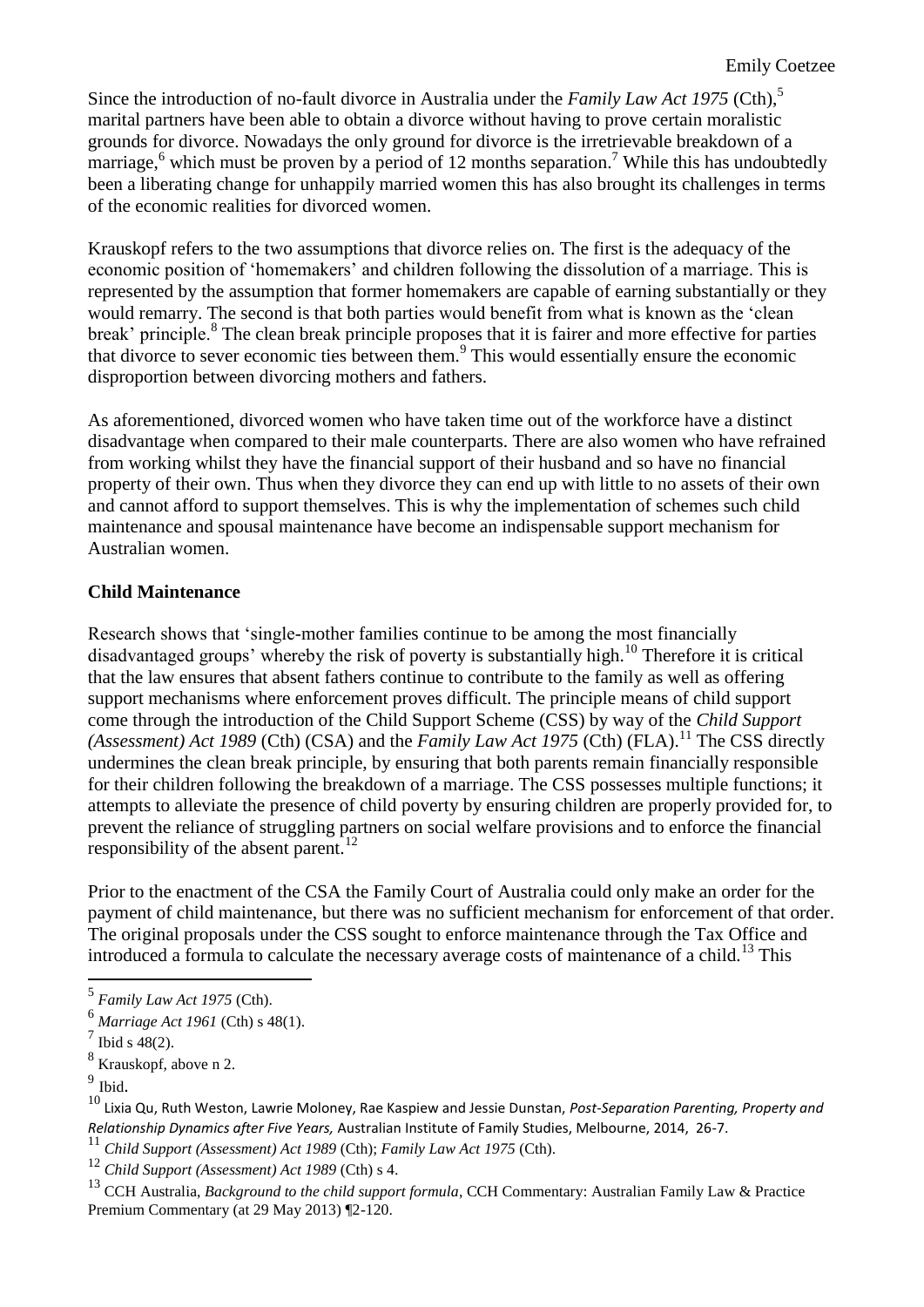formula could be appealed in circumstances requiring adjustments to the amount of maintenance payable.<sup>14</sup> The original formula for the assessment of child support amount was met with much criticism as it was heavily dependent on the taxable income of the non-resident parent and did not consider the income of the resident parent. Due to the high costs incurred by the non-resident parent through the instalment of this scheme it was deemed highly unfavourable, particularly by nonresident fathers.<sup>15</sup> This led to a number of reports recommending improvements to the formula and subsequently to numerous changes to the existing system.

As it stands today there are currently six formulas in part 5 of the CSA that are used to ascertain the annual rate of child support payable by a parent.<sup>16</sup> These six formulas were created to provide for more individualised administrative assessments by recognising the different arrangements and situations encompassed by parents, children and also carers. Although this consideration makes assessments appear more fitting to each arrangement it has rendered the assessment process invariably more complex through the consideration of more factors. It has thus re-established the difficulty for single mothers of attaining sufficient funds for child support as it decreases the amount of child support payable.

Furthermore, another relevant consideration is the presumption of 'shared parental responsibility' enshrined by s 61DA of the FLA.<sup>17</sup> This fundamental provision states that unless proven otherwise, both parents are equally responsible for the welfare of their child, and this is not merely financially. Therefore, if the parents are to equally share in the contributions to raising a child it is only natural that if the non-financial contributions are perhaps more encompassed by one party the financial contributions do rateably fall upon the other. The law even acknowledges that it is not in the best interests of the child to live equally between two separate houses and subsequently receive nonfinancial support equally from both parents. Accordingly it seems unreasonable to expect that the resident parent perform the role of the homemaker alongside that of the breadwinner when there is an equal parent who does not have to perform this homemaker role and they have the full financial capacity. If the clean break principle has to be sacrificed to ensure that the needs of a child are met by both parents, the law should properly acknowledge both financial and non-financial contributions to that child's best interests.

Alongside the enforcement of child maintenance orders, the Family Court also has the capacity to recognise and formalise private child maintenance agreements under div 1A of the CSA.<sup>18</sup> These child support agreements are registrable by filing an application with the CSA, ATO or Centrelink where they are noted for the purposes the Family Tax Benefit Part A.<sup>19</sup> Alternatively, when the provisions of the CSA and the FLA are an insufficient means of financially supporting a child there remains the availability of social welfare. The social welfare system for families in Australia is represented by the Family Tax Benefit (FTB); a two part payment which assists with the associated costs of child raising.<sup>20</sup> The FTB offers payments under two separate parts; FTB Part A which is an amount paid for each child and FTB Part B which supplements families with one income or a single parent.<sup>21</sup> These mechanisms offer much-needed assistance to struggling mothers and can often be supplemented by spousal maintenance.

 $21$  Ibid.

1

<sup>14</sup> *Child Support (Assessment) Act 1989* (Cth) s 98W.

 $15$  Fehlberg et al, above n 4, 425-6.

<sup>16</sup> *Child Support (Assessment) Act 1988* (Cth) pt 5 div 2.

<sup>17</sup> *Family Law Act 1975* (Cth) s 61DA.

<sup>18</sup> *Child Support (Assessment) Act 1989* (Cth) div 1A.

 $19$  Fehlberg et al, above n 4, 452.

<sup>20</sup> Australian Department of Human Services, *Family Tax Benefit* (16 March 2016) Australian Government Department of Human Services < https://www.humanservices.gov.au/customer/services/centrelink/family-tax-benefit>.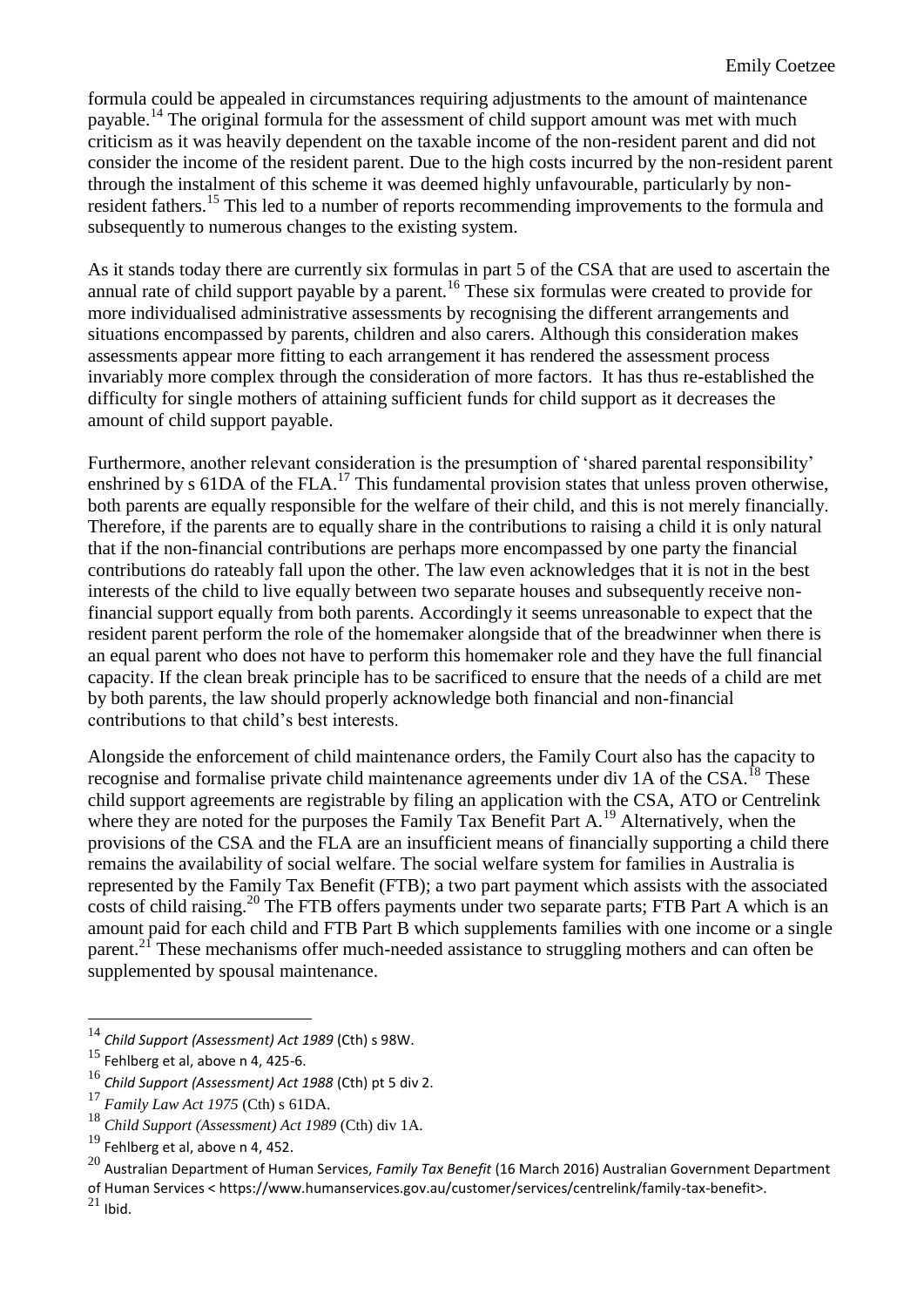### **Spousal Maintenance**

Spousal maintenance is one of the more controversial means of assistance to struggling divorced women but represents the significant recognition of the value of domestic work. It is the continuing financial support from one partner to another after the breakdown of a marriage or de-facto relationship for a period of time. Section 72(1) of the FLA recognises the right of a divorced party to maintenance if they are unable to support themselves by reason of (a) the care of a child under the age of eighteen,<sup>22</sup> (b) 'by reason of age or physical or mental incapacity for appropriate gainful employment,  $23$  and (c) 'for any other adequate reason'.  $24$  It is controversial as it diverts from traditional notions of property, in that each person is entitled to what they have earned themselves, but progressive as it recognises the social reality of property division in divorce for women.

O'Donovan poses the question of whether spousal maintenance is at opposite ends to the idea of feminine individualism, as it essentially supports the stereotype that "women need looking after".<sup>25</sup> But this proposition should only be supported if the following were true; there is equality between marital partners including financial equality, there is equal participation of marital partners in the earning of wages, wages are earned by the partners as individuals and not as the heads of families and the partners provide for their children equally in terms of financial and non-financial care.<sup>26</sup> As such, there is rarely a case in which these premises are completely true and thus in divorce one party is usually at an economic disadvantage. One might also conclude that the state has an interest in maintaining the structure of the nuclear family, as it appears to the strongest support mechanism for the raising of a family.

There are a number of factors that are to be taken into account under s 75 of the FLA, which consider the circumstances of the relationship.<sup>27</sup> The main considerations include the age and state of health of the parties,  $^{28}$  the income, property and financial resources of the parties,  $^{29}$  and responsibilities that parties may have to other person.<sup>30</sup> Sub-section  $2(g)$  allows for the consideration of 'a standard of living that in all the circumstances is reasonable' where parties are divorced or separated.<sup>31</sup> This is significant as it acknowledges that parties cannot expect to continue to attain such as a high standard of living as they did during the marriage, if their spouse was particularly wealthy. For example, if the husband was a millionaire they could not expect to receive such substantial maintenance payments to enable them to continue to live a millionaire's lifestyle. However, ss 75(2)(k) is highly significant as it addresses the question of whether it is reasonable to expect a full-time homemaker to then seek full-time paid work after a lifetime devoted to being the homemaker.<sup>32</sup> It takes into account the duration of the marriage and the extent to which this has affected their earning capacity.<sup>33</sup> As aforementioned, these considerations are extremely relevant for women who have taken time out of the workforce or perhaps have never entered the workforce and therefore have little employment.

1

- $30$  Ibid s 71(2)(e).
- $31$  Ibid s 71(2)(g).
- $32$  Ibid s 71(2)(k).

<sup>33</sup> Ibid.

<sup>22</sup> *Family Law Act 1975* (Cth) s 71(1)(a).

 $^{23}$  Ibid s 71(1)(b).

<sup>&</sup>lt;sup>24</sup> Ibid s 71(1)(c).

<sup>25</sup> Katharine O'Donovan, 'Should All Spousal Maintenance be Abolished?' (1982) 45 *Modern Law Review* 424-33.  $26$  Ibid.

<sup>27</sup> *Family Law Act 1975* (Cth) s 75.

 $28$  Ibid s 71(2)(a).

 $^{29}$  Ibid s 71(2)(b).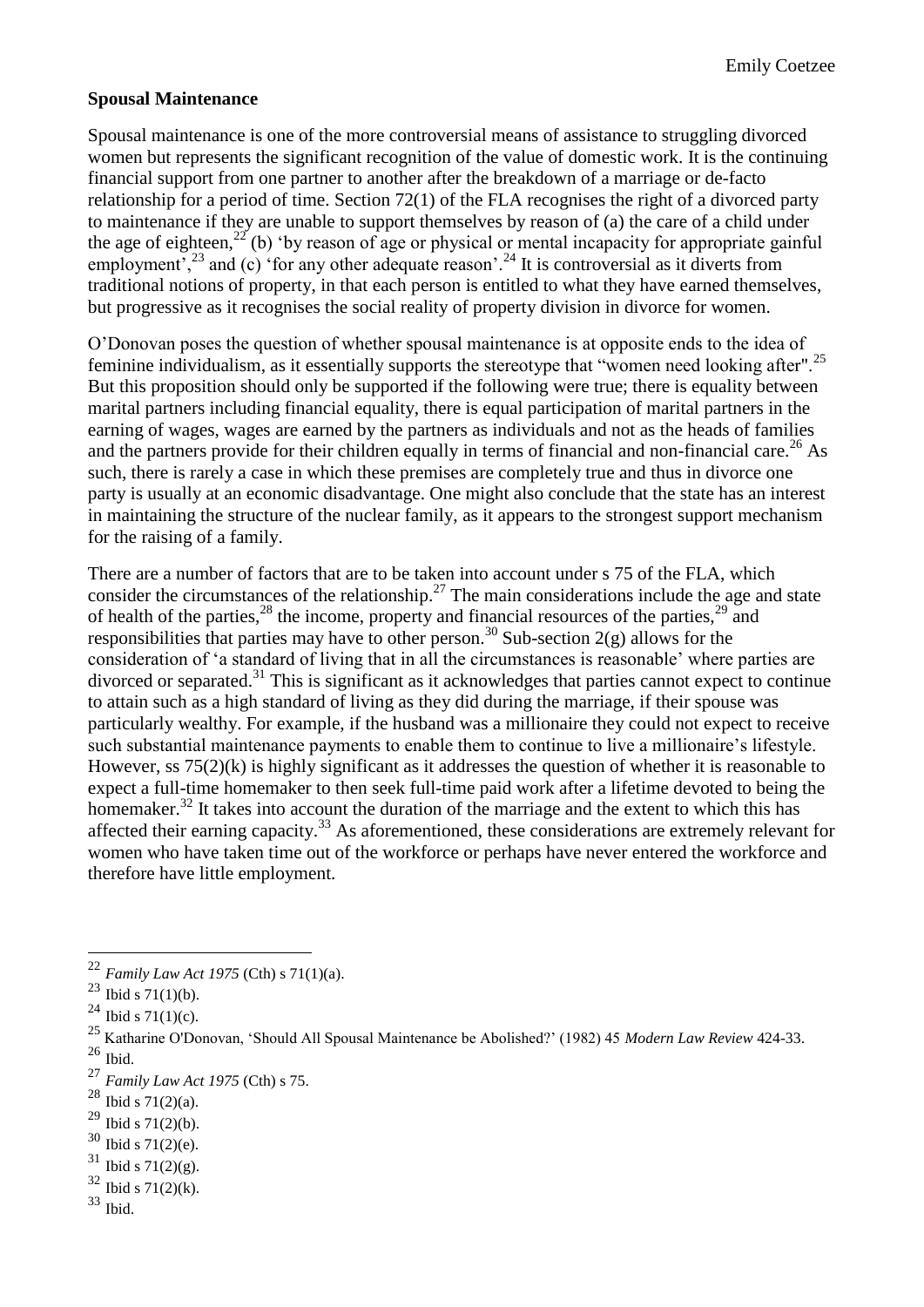Despite these provisions there are limitations on the institution of spousal maintenance agreements. These include; the death of one or both of the parties,  $34$  the making of a binding financial agreement that excludes a claim for maintenance under s  $90G$  of the FLA,<sup>35</sup> and if the right of one or both of the parties to maintenance has been surrendered under an approved maintenance agreement under s 87.<sup>36</sup> However, a remarkable feature of the legislation is that the Court is able to set aside a binding financial agreement if the party is not able to support themselves and is forced to rely on social welfare.<sup>37</sup> It is clear here that the State has an interest in maintaining the economic standards of divorced parties, so that less of the responsibility can be attached to the state. Aside from spousal maintenance, the state is interested in dividing assets fairly as according to financial and nonfinancial contributions.

### **Distribution of Assets**

The fair distribution of assets under the FLA can be fairly complex as legislation has moved away from traditional property notions. Much like spousal maintenance, the legislation aims to consider the relative contributions that each partner has made to the household and the circumstances of the relationship. This means that the Court is able to consider non-financial contributions to the household such as child-raising and domestic duties alongside that of purely financial contributions.<sup>38</sup> The legislation therefore gives economic value to those activities that are traditionally classed as non-economic work, thereby acknowledging the indirect contributions that are usually performed by women.

There are four steps that the case of *Stanford v Stanford*<sup>39</sup> has identified for the fair distribution of assets in an application. The first is to identify the value of all property of the parties; and for this purpose there is no distinction between matrimonial and business property. This is to ensure that the financially superior party cannot hide their assets in their business and deprive their former spouse of much needed and valuable assets.<sup>40</sup> The second is the assessment of financial and non-financial contributions to the welfare of the family.<sup>41</sup> Thirdly, there are the host of other factors under s  $75(2)$ of the FLA that are to be similarly considered as that under spousal maintenance.<sup>42</sup> These are the age, health and responsibilities to other persons considerations.<sup>43</sup> The final and most important step in the process is to determine whether the proposed distribution is 'just and equitable'.<sup>44</sup> It is an amalgamation of all of the considerations with the ultimate goal of deciding what will be a fair distribution of assets. It is particularly relevant for non-financial contributors and encompasses the distribution of all of the assets; including superannuation.

Up until recently marital and de-facto partners were able to isolate their superannuation funds as separate from their regular assets, thus depriving their partner of an incredibly valuable asset. With the introduction of pt VIIIB - Superannuation Interests into the FLA, the Court was able to divide superannuation interests between parties to a marriage or de-facto relationship.<sup>45</sup> Section 90MA

1

 $34$  Ibid s 82(1).

 $35$  Ibid s 90G.

 $^{\rm 36}$  Ibid s 87.

 $37$  Ibid s 90K(1)(c).

<sup>38</sup> Ibid s 79(4).

<sup>39</sup> [2012] HCA 52.

 $\frac{40}{1}$  Ibid.

<sup>41</sup> *Stanford v Stanford* [2012] HCA 52; *Family Law Act 1975* (Cth) s 79(4)(a)-(c).

<sup>42</sup> *Family Law Act 1975* (Cth) s 75(2).

 $^{43}$  Ibid.

<sup>44</sup> *Stanford v Stanford* [2012] HCA 52[2].

<sup>45</sup> *Family Law Act 1975* (Cth) pt VIIIB.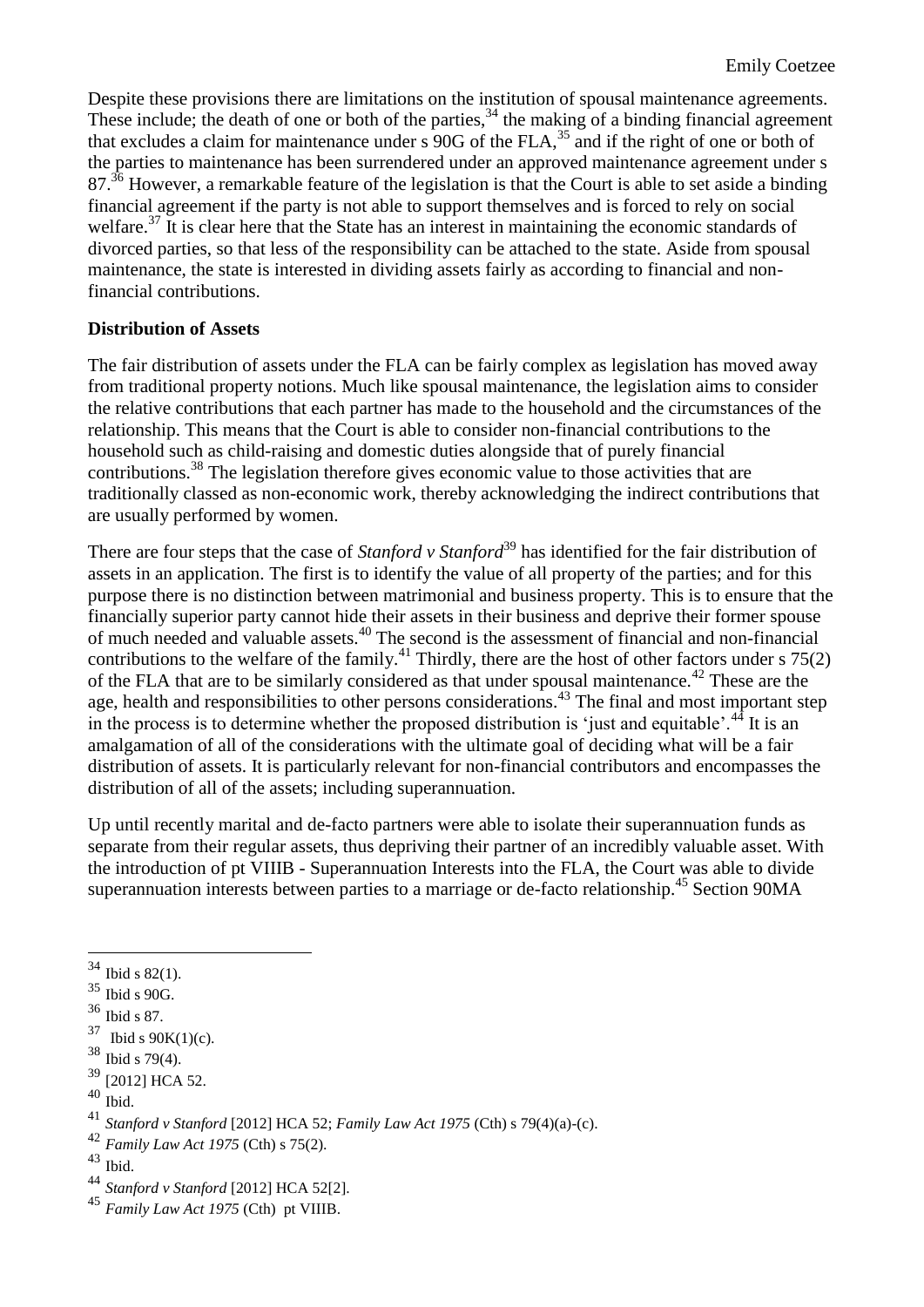allows for the provision of splittable payments in respect of a superannuation interest,  $46$  while s 90MB affirms that this Part overrides other relevant pieces of law such as the general law of superannuation and trust deeds.<sup>47</sup> It is important to note that the splitting of superannuation interest does not convert it into a regular cash asset; it remains subject to superannuation laws as separate species of asset.

These provisions are an incredibly progressive move towards decreasing levels of economic disproportion between men and women after the breakdown of a relationship. As noted, women who have devoted themselves to the role of homemaker for a period of time are being deprived of an income. Not only this, they are deprived of the opportunity to contribute to their own superannuation fund; an important source of funds for retirement. Thus, the splitting of superannuation represents an important tool to ensuring separated women are financially supported for the future.

### **Domestic and Family Violence**

Although the bulk of family law deals with the aftermath of the breakdown of a family relationship, it also extends to the subject of family violence. In 2016, the ABS reported that for the whole of Australia 16 per cent or roughly 1.5 million women have experienced partner violence.<sup>48</sup> In New South Wales alone there were 65, 120 domestic violence related incidents reported to authorities between 2014 and 2015, with a total of 264, 028 incidents recorded for the whole of Australia.<sup>49</sup> Women are experiencing instances of domestic and family violence at disproportionate rates to men. This was further evidenced by the 2010 Australian Law Reform Commission report, which identified that the biggest risk factor for becoming a victim of domestic and family violence was simply being a woman.<sup>50</sup> With these staggering statistics it is clear that despite contemporary society and the law condemning violence against women, it continues to be a huge problem that Australian women face.

These statistics also present the issue of underreporting which plagues the prosecution of domestic violence, as it was shown that 80 percent of women who had experienced domestic violence from a current partner had never contacted the police.<sup>51</sup> The most common reason cited for this phenomenon was fear of retaliation and further violence from the partner.<sup>52</sup> Domestic violence is an incredibly destructive form of violence that has the capacity to affect the whole family, and becomes more complicated where there are children involved.

In terms of law, the s 4AB(1) of the FLA defines family violence as 'violent, threatening or other behaviour by a person that coerces or controls a member of the person's family (the *family member*), or causes the family member to be fearful.<sup>53</sup> Subsection 4AB(2) goes on to list to examples of behaviour that can be considered family violence, and includes offences such as sexual

<u>.</u>

<sup>46</sup> Ibid s 90MA.

<sup>47</sup> Ibid s 90MB.

<sup>48</sup> Australian Bureau of Statistics, *Personal Safety, Australia, 2016* (November 2017)

<sup>&</sup>lt;http://www.abs.gov.au/ausstats/abs@.nsf/Lookup/by%20Subject/4906.0~2016~Main%20Features~Key%20Findings~ 1>.

<sup>49</sup> Clare Blumer, 'Australian police deal with domestic violence every two minutes', *ABC News* (online) 21 April 2016 <www.abc.net.au/news/2016-04-21/domestic-violence/7341716>.

<sup>50</sup> ALRC and NSWLRC*, Family Violence: A National Legal Response, Final Report*, ALRC and NSWLRC, Sydney 2010

<sup>51</sup> Australian Bureau of Statistics, *Personal Safety, Australia, 2012* (December 2013)

<sup>&</sup>lt;www.abs.gov.au/AUSSTATS/abs@.nsf/Latestproducts/25AF91125718ADF1CA257C3D000D856A?opendocument>.  $52$  Ibid.

<sup>53</sup> *Family Law Act 1975* (Cth) s 4AB(1).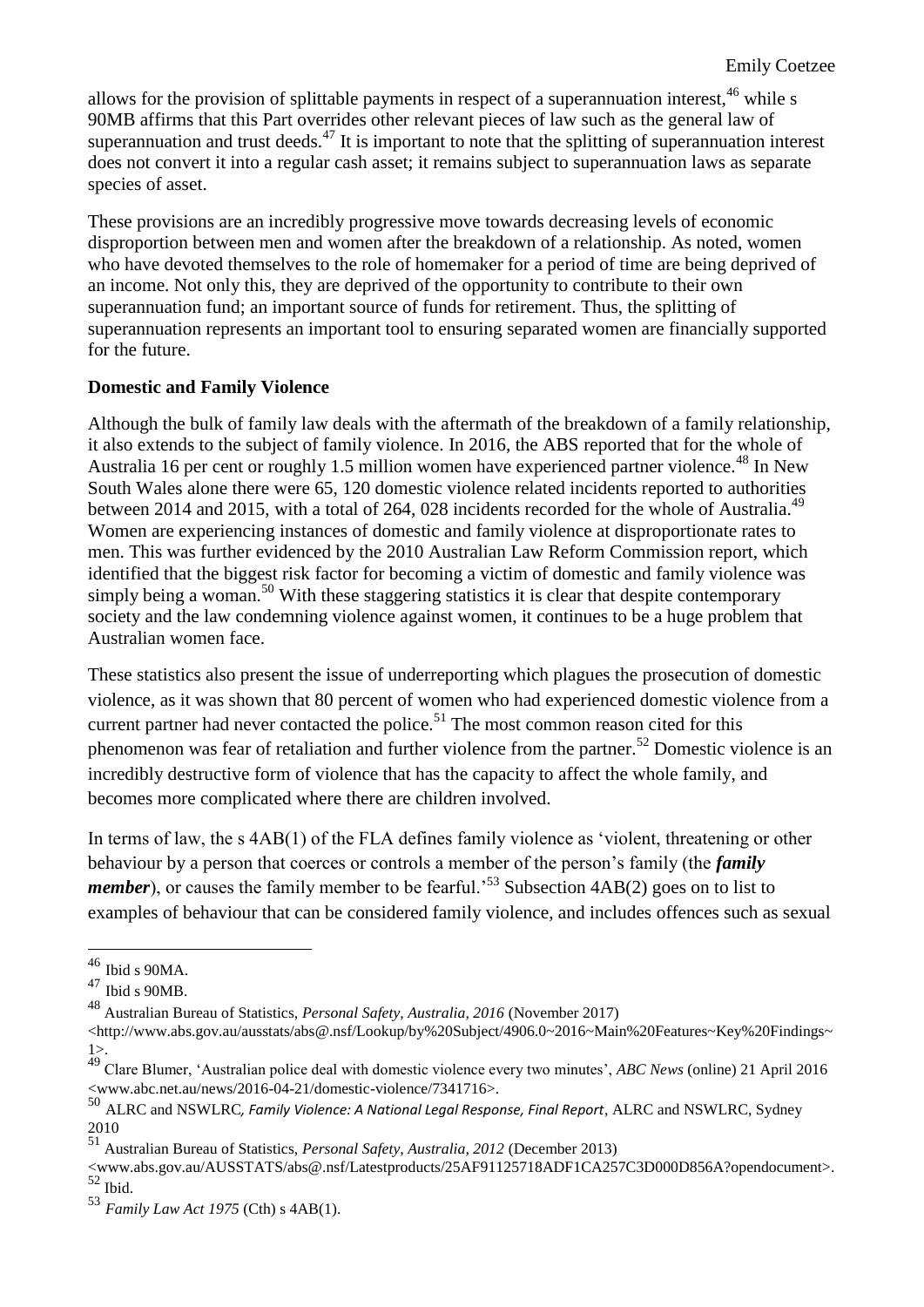assault, assault and property damage.<sup>54</sup> Most significantly it includes provisions for what is known as economic violence, where offending partners ensure their partner's economic dependence upon them by withholding familial wealth.<sup>55</sup> Subsequently, subsections  $4AB(2)(g)(h)$  list the unreasonable withholding of financial autonomy and financial wealth respectively, as a form of family violence.<sup>56</sup> This is significant as research has indicated that on average 15.7 per cent of women of all age groups have experienced economic abuse, and this form of abuse is more frequent among women who have experienced physical and psychological violence.<sup>57</sup>

It appears that family and domestic violence represents a bigger problem to society when there are children involved. The legislation is largely devoted to the procedure and considerations where there are accusations of family violence in a particular application. In deciding whether to make a parenting order in relation to a child, under s 60CA of the FLA the Court must consider the best interests of that child as paramount.<sup>58</sup> S  $60CC(2)$  further sets out the primary considerations in which there subsection (b) denotes 'the need to protect the child from physical or psychological harm from being subjected to, or exposed to, abuse, neglect or family violence.<sup>59</sup> It should be noted that the preceding consideration is a representation of the principle of shared parental responsibility, as it states the right of both parents to a meaningful relationship with their child.<sup>60</sup>

Arguably, the primary consideration in all circumstances should be whether there is family violence so as to protect not only the child, but also the mother. There are often circumstances where shared parental responsibility is honoured and this provides an unwanted continuous link between the parents of the child. To rebut the presumption of shared parental responsibility, what must be proven is that there are reasonable grounds to that believe that a parent of the child has engaged in family violence.<sup>61</sup> In the more subtle forms of violence and abuse, this may be hard to prove. Even with regards to child maintenance, shared parental responsibility maintains the relationship between parents via financial means and this can often be abused as a form of economic violence. Therefore is imperative that the law regards family and domestic violence as the paramount consideration in all circumstances, to protect both child and mother.

## **Conclusion**

Through examination of the contemporary struggles of Australian women, it can be demonstrated that the law has a significant role in ensuring equality and support to women in the family context. Although Australian society and the law has advanced to provide more opportunities and equal outcomes to women, the issues that women continue to face trace back to traditional notions of family and gender roles of which are difficult to entirely displace from society. Despite this, the *Family Law Act 1975* (Cth) represents an incredibly powerful tool that aids women with regards to

1

 $54$  Ibid s  $4AB(2)(a)(b)(e)$ .

<sup>55</sup> See Carmen Diana Ceere, Jacqueline Contreras and Jennifer Twyman, 'Patrimonial Violence: A Study of Women's Property Rights in Ecuador' (2014) 41(194) *Latin American Perspectives* 143, 144.

<sup>56</sup> *Family Law Act 1975* (Cth) s 4AB(2)(g)(h).

<sup>57</sup> Jozica Kutin, Roslyn Russell and Mike Reid, 'Economic abuse between intimate partners in Australia: prevalence, health status, disability and financial stress' (2017) 43(3) *Australian and New Zealand Journal of Public Health* 269. <sup>58</sup> *Family Law Act 1975* (Cth) s 60CA.

 $59$  Ibid s  $60CC(2)(b)$ .

 $60$  Ibid s  $60CC(2)(a)$ .

 $61$  Ibid s 61DA(2).